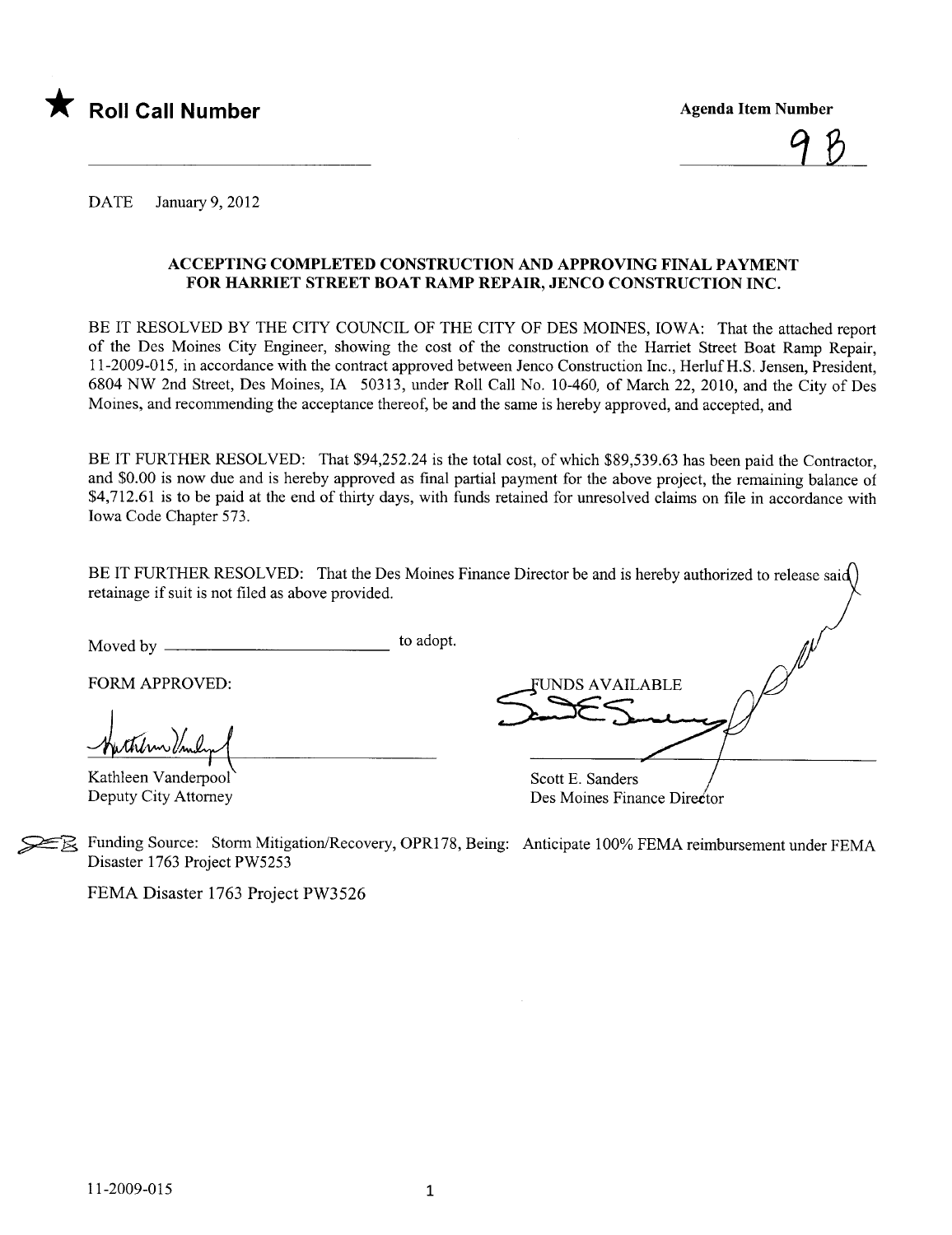



DATE January 9, 2012

| <b>YEAS</b> | <b>NAYS</b> | <b>PASS</b> | <b>ABSENT</b>   |
|-------------|-------------|-------------|-----------------|
|             |             |             |                 |
|             |             |             |                 |
|             |             |             |                 |
|             |             |             |                 |
|             |             |             |                 |
|             |             |             |                 |
|             |             |             |                 |
|             |             |             |                 |
|             |             |             | <b>APPROVED</b> |
|             |             |             |                 |

#### **CERTIFICATE**

I, DIANE RAUH, City Clerk of said City hereby certify that at a meeting of the City Council of said City of Des Moines, held on the above date, among other proceedings the above was adopted.

IN WITNESS WHEREOF, I have hereunto set my hand and affixed my seal the day and year first above written.

Mayor Gity Clerk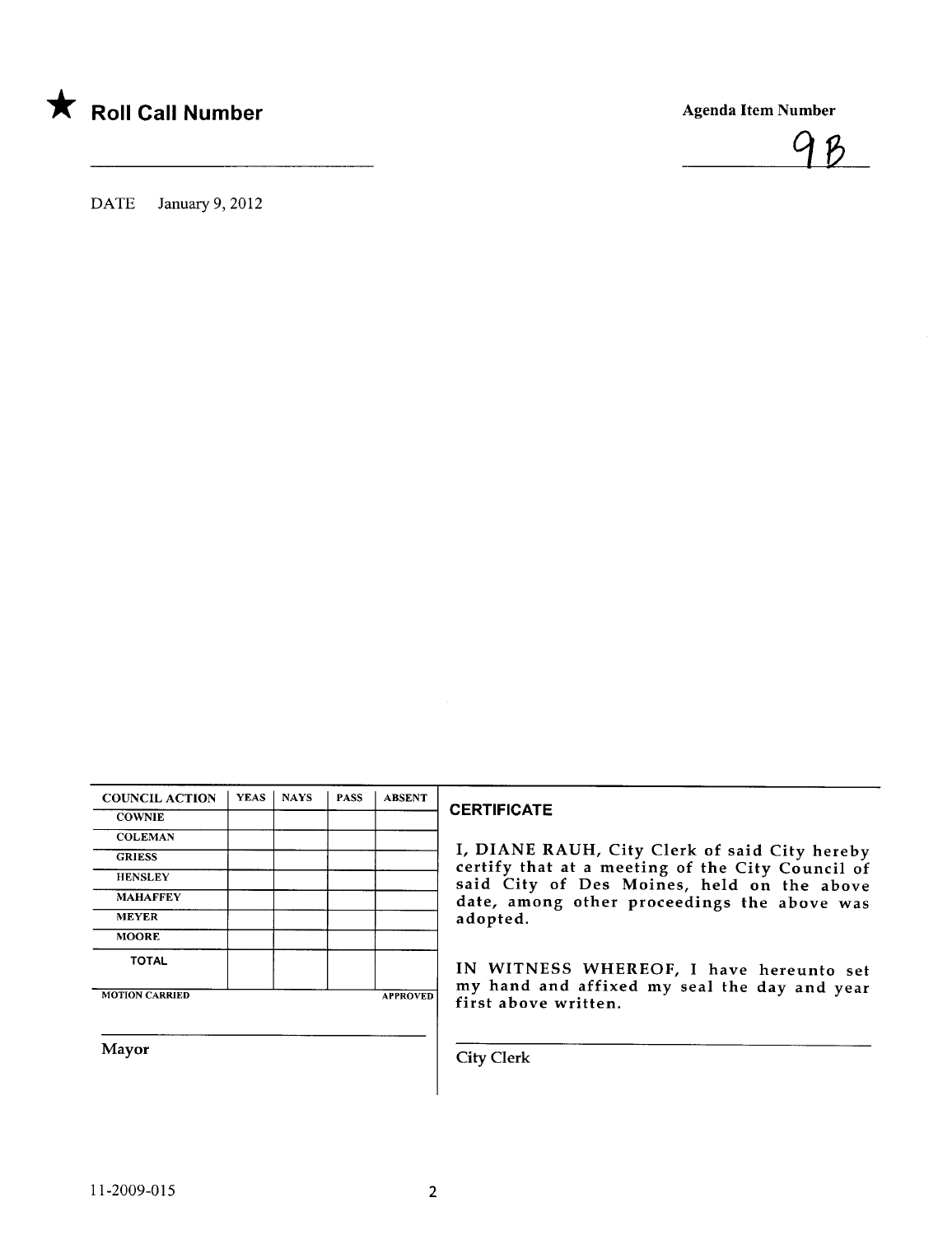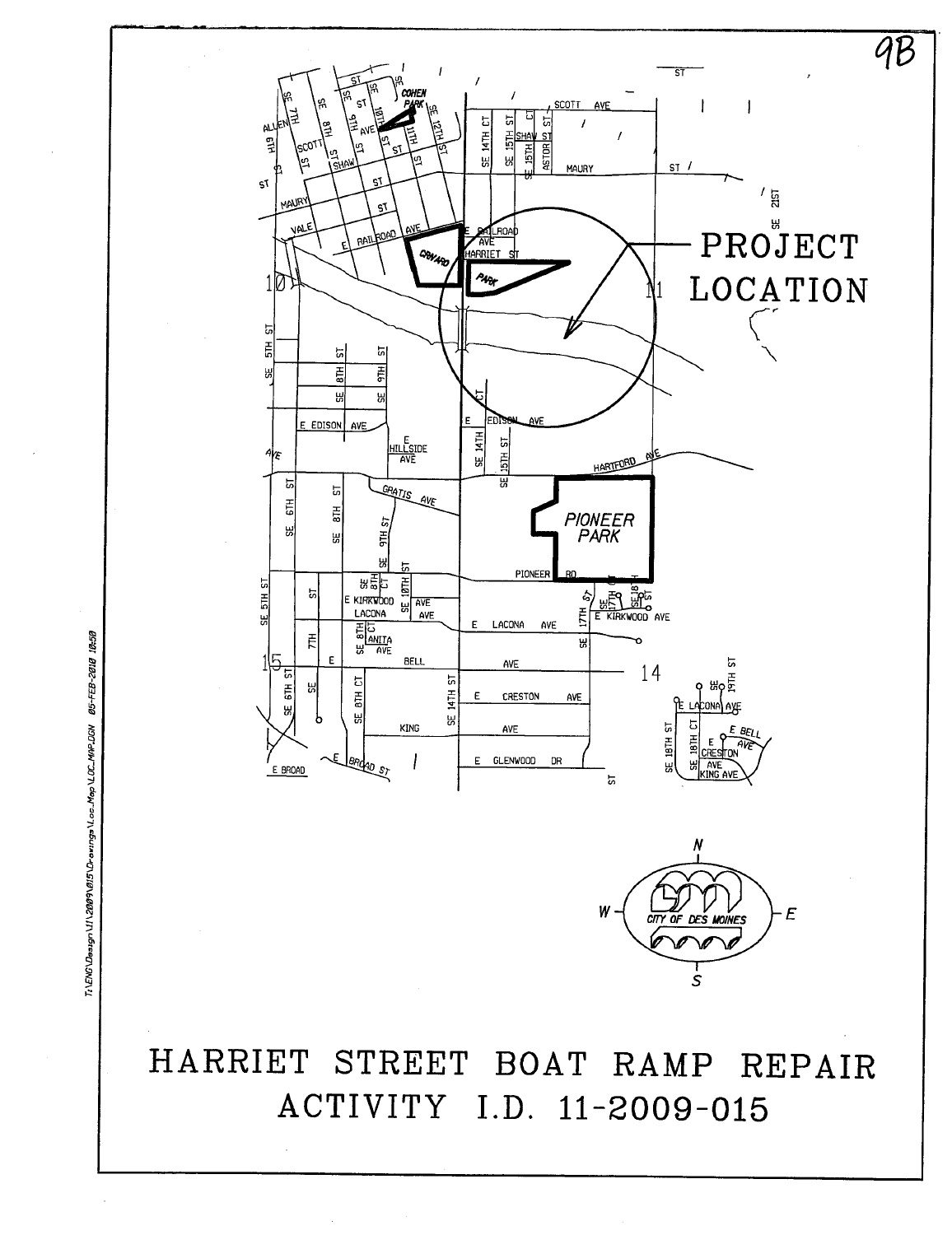$\sim$ 



# PROJECT SUMMARY

### Harriet Street Boat Ramp Repair

## Activity ID 11-2009-015

On March 22,2010, under Roll Call No. 10-460, the Council awarded the contract for the above improvements to Jenco Construction Inc., in the amount of \$102,630.00. Tabulated below is a history of project change orders.

 $\bar{z}$ 

| 11/7/2011<br>Engineering<br>Adjustment of final quantities to as-built quantities. | \$(8,377.76) |
|------------------------------------------------------------------------------------|--------------|
| <b>Original Contract Amount</b>                                                    | \$102,630.00 |
| <b>Total Change Orders</b>                                                         | \$(8,377.76) |
| <b>Percent of Change Orders to Original Contract</b>                               | $(8.16)\%$   |
| <b>Total Contract Amount</b>                                                       | \$94,252.24  |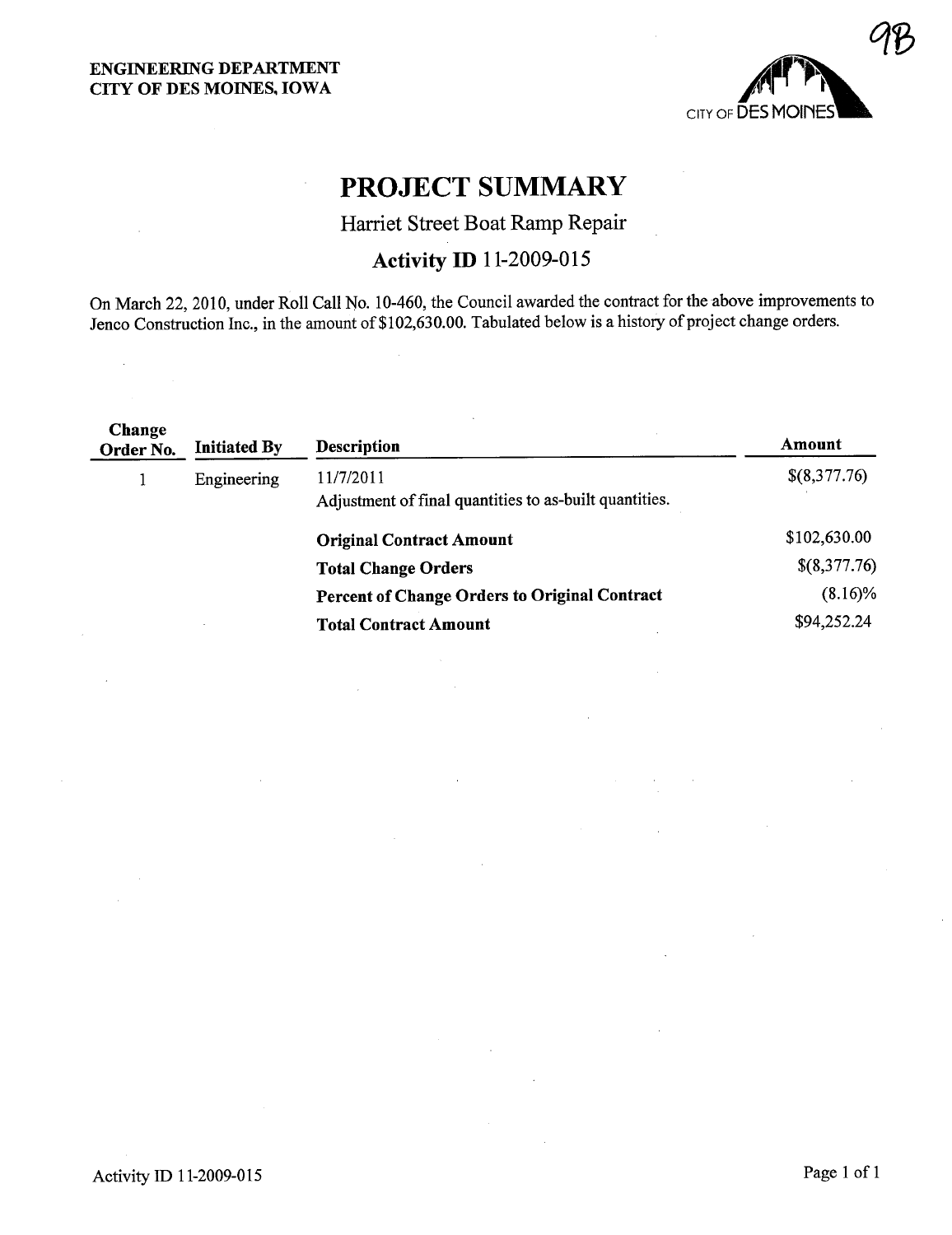January 9,2012



#### CERTIFICATION OF COMPLETION

#### AGENDA HEADING:

Accepting completed construction and approving final payment for the Harriet Street Boat Ramp Repair, Jenco Construction Inc.

#### SYNOPSIS:

Approve the Engineer's Certification of Completion, accept construction of said improvement, and authorize final payment to the contractor.

#### FISCAL IMPACT:

Amount: \$94,252.24 As-Built Contract Cost

Funding Source: Storm Mitigation/Recovery, OPR178, Being: Anticipate 100% FEMA reimbursement under FEMA Disaster 1763 Project PW5253

#### CERTIFICATION OF COMPLETION:

On March 22,2010, under Roll Call No. 10-460, the City Council awarded a contract to Jenco Construction Inc., HerlufH.S. Jensen, President, 6804 NW 2nd Street, Des Moines, IA 50313 for the construction of the following improvement:

Harriet Street Boat Ramp Repair, 11-2009-015

The improvement includes dewatering sheet piling, concrete removal, reinforced concrete boat ramp, Class 'B' Revetment, Class 10 Chanel Excavation, Class 10 Borrow Excavation, Granular Backfill, and Mobilization in accordance with the contract documents, including Plan Files 516-072/075 at the Harret Street Boat Ramp, East of S.E. 14th Street at the Des Moines River, Des Moines, IA

I hereby certify that the construction of said Harriet Street Boat Ramp Repair, Activity ID 11-2009-015, has been completed in substantial compliance with the terms of said contract, and I hereby recommend that the work be accepted. The work commenced on October 3, 2011, and was completed on December 28,2011.

I further certify that \$94,252.24 is the total cost of said improvement, of which \$89,539.63 has been paid the Contractor and \$0.00 is now due and is hereby approved as final partial payment for the above project, the remaining balance of \$4,712.61 is to be paid at the end of thirty days, with funds retained for unresolved claims on file in accordance with Iowa Code Chapter 573. The amount of completed work is shown on the attached Estimate of Construction Completed.

Jeb E. Brewer, P.E. Des Moines City Engineer